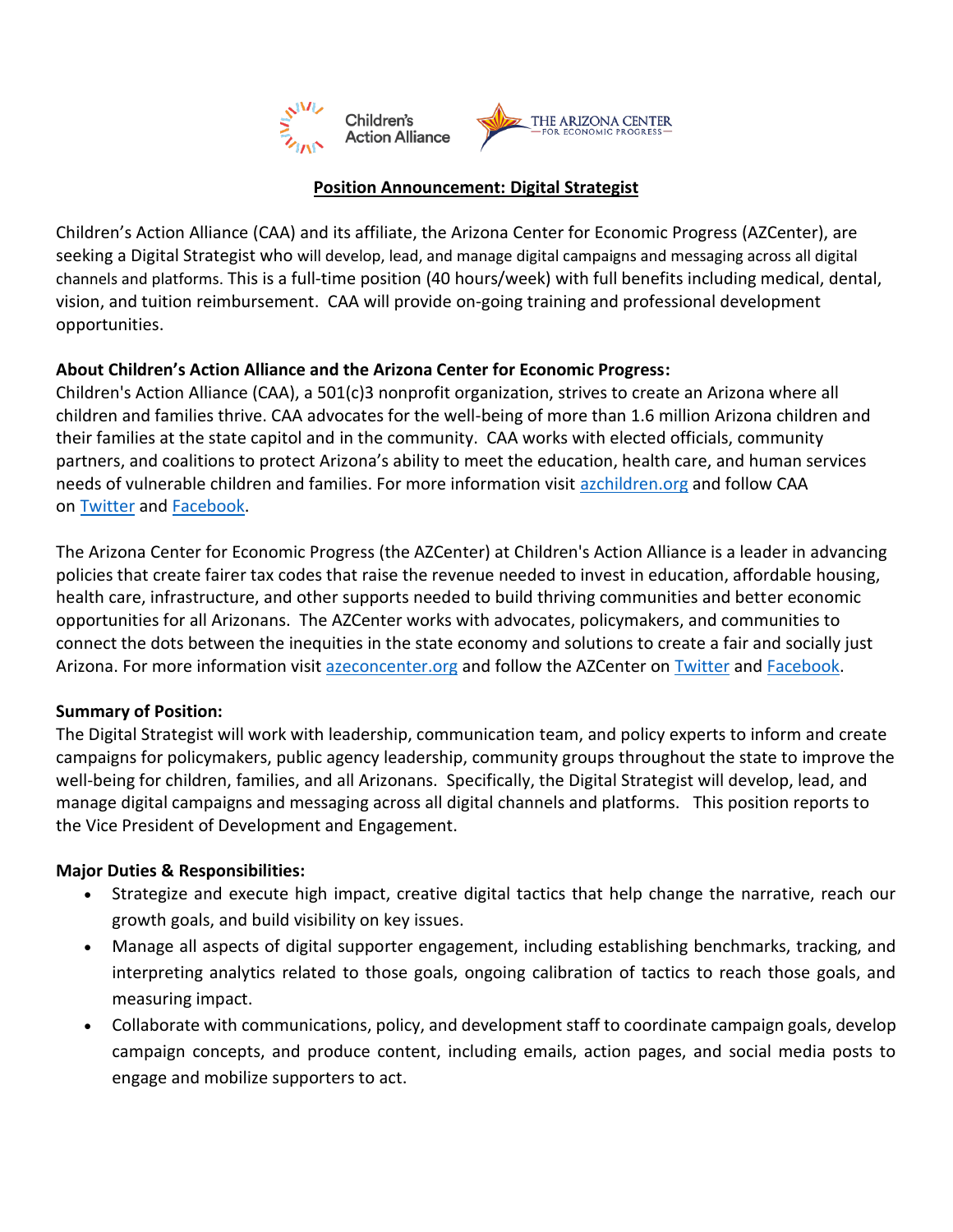- Keep projects on track, analyze the results of your work, and communicate regularly with the Vice President, Development and Engagement
- Develop communications to multiple target audiences with distinct engagement goals and help grow and manage email lists and databases.
- Update and maintain CAA and AzCenter websites to maximize SEO effectiveness.
- Build relationships and strengthen partnerships with ally organizations, affiliates, and community members to support priorities.
- Evaluate emerging technologies and provide thought leadership and perspective for adoption where appropriate.
- Work with vendors, consultants and contractors as needed.
- All other duties as assigned.

## **Qualifications:**

A Bachelor's Degree in a related field or combination of equivalent education and work-related experience is required. Three years of relevant experience may include internships for non-profit, government, legislative or postsecondary institutions.

Technical Experience/Knowledge:

- Multimedia production experience.
- Experience evaluating and reporting on web, email, and social analytics, and providing digital strategy and optimization tactics based on analytics.
- Experience with content management systems (e.g., WordPress), digital organizing tools (e.g., Salsa, EveryAction, the Action network, etc.), and social media management tools.
- Designing social media graphics and/or writing digital content.
- Creating webinars, online event RSVP management, and managing online/call-in meetings.

General:

- Ability to analyze and summarize materials in a clear, accurate manner.
- Excellent communication skills (verbal and written) with the ability to communicate with diverse audiences.
- Strategic thinking and flexible and collaborative workstyle, with a focus on authentic community engagement.
- Ability to manage multiple projects, and to produce accurate and timely work products.
- Well-organized, dynamic self-starter who can work independently with great attention to detail.
- Understanding of the systems-level challenges facing low-income Arizonans and communities of color.
- Spanish language proficiency highly desired.

## **Compensation:**